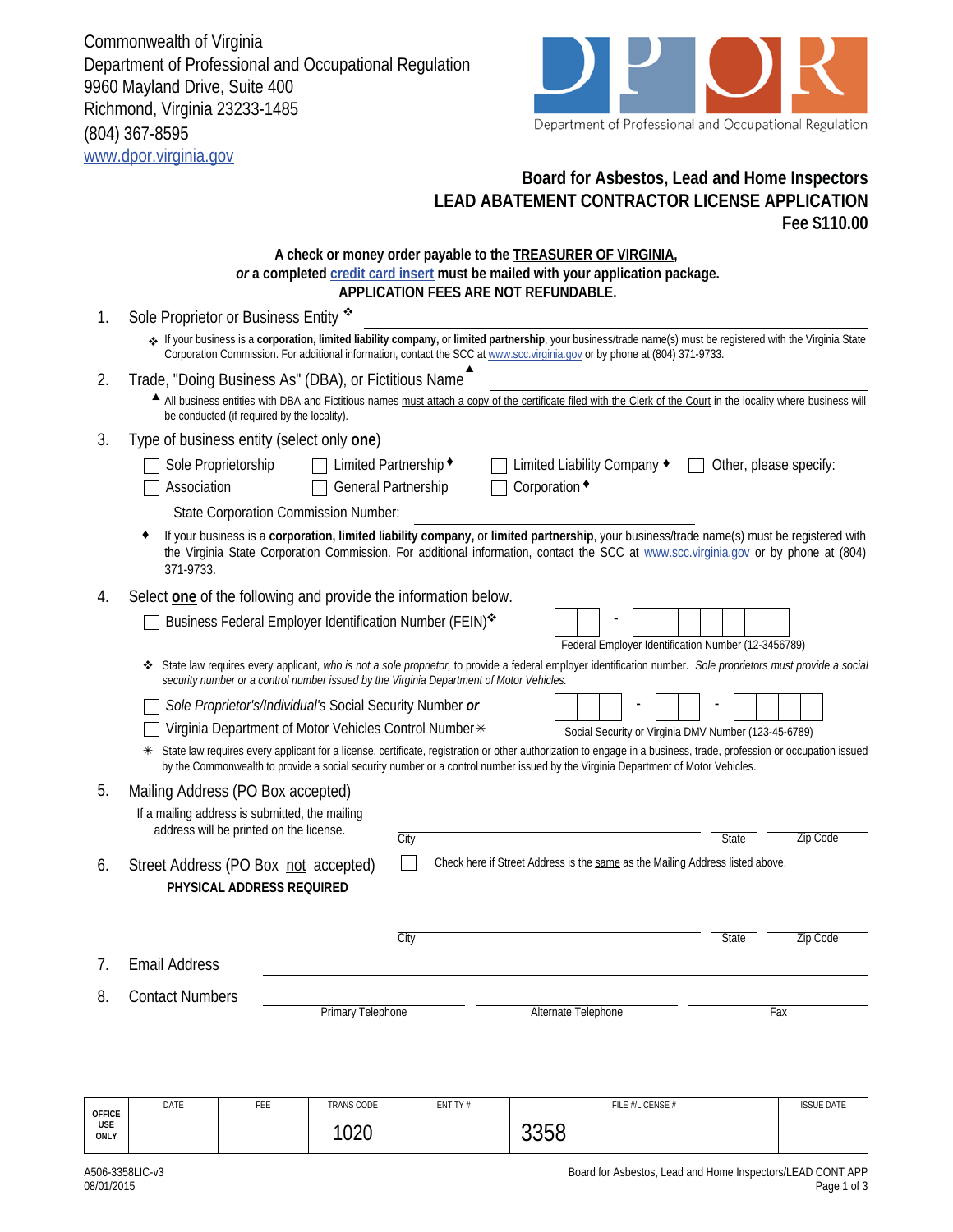- 9. Does your company hold a current or expired license, certification or registration issued by the Virginia Board for Asbestos, Lead and Home Inspectors or from the Virginia Department of Professional and Occupational Regulation? No  $\Box$ 
	-

 $Yes \Box$  If yes, provide your license/certification/registration number and expiration date below.

| License, Certification or Registration Number | <b>Expiration Date</b> |
|-----------------------------------------------|------------------------|
|                                               |                        |
|                                               |                        |
|                                               |                        |

- 10. Virginia Contractors License Number | 2 | 7
- 11. Business Licensed Supervisor

(Name of the employee who has met the lead licensure requirements for your business)

12. Supervisor's Lead License Number  $\begin{array}{|c|c|c|c|c|c|}\n\hline\n & 3 & 3 & 5 & 3\n\end{array}$ 13. List all members of your **Company's Management** (sole proprietor, partners of a general partnership, managing partner of a limited partnership, officers/directors of an association, managers/members of a limited liability company, or officers of a corporation).

| Individual's First Name | MI | Last Name | Title | Social Security No. or<br>VA DMV Control No.* Date of Birth |  |
|-------------------------|----|-----------|-------|-------------------------------------------------------------|--|
|                         |    |           |       |                                                             |  |
|                         |    |           |       |                                                             |  |
|                         |    |           |       |                                                             |  |

State law requires every applicant for a license, certificate, registration or other authorization to engage in a business, trade, profession or occupation issued by the Commonwealth to provide a social security number or a control number issued by the Virginia Department of Motor Vehicles. \*

14. Does your company hold a current or expired environmental remediation license, certification or registration issued by any jurisdiction (excluding Virginia)?

No  $\Box$ 

Yes  $\Box$  If yes, complete the following table and attach an original Certification of Licensure/Letter of Good Standing.<sup>\*</sup>

| State/Jurisdiction | License, Certification or Registration Number | <b>Expiration Date</b> |
|--------------------|-----------------------------------------------|------------------------|
|                    |                                               |                        |
|                    |                                               |                        |
|                    |                                               |                        |

- Certifications of Licensure/Letter of Good Standing, prepared by the state board or regulatory body must include: 1) the license/ certification/registration number; 2) the initial date of licensure; 3) the expiration date of the license or renewal fee; 4) the means of obtaining licensure (i.e. exam, reciprocity, etc.) and 5) all closed disciplinary actions resulting in a violation or undetermined finding.  $\bullet$
- 15. Has your company or any contractor with whom you have had a substantial identity of interest ever been subject to a disciplinary action taken by any (including Virginia) local, state or national regulatory body?
	- No  $\Box$
	- $Yes \Box$  If yes, provide a certified copy of the final order, decree or case decision by a court or regulatory agency with lawful authority to issue such order, decree or case decision.